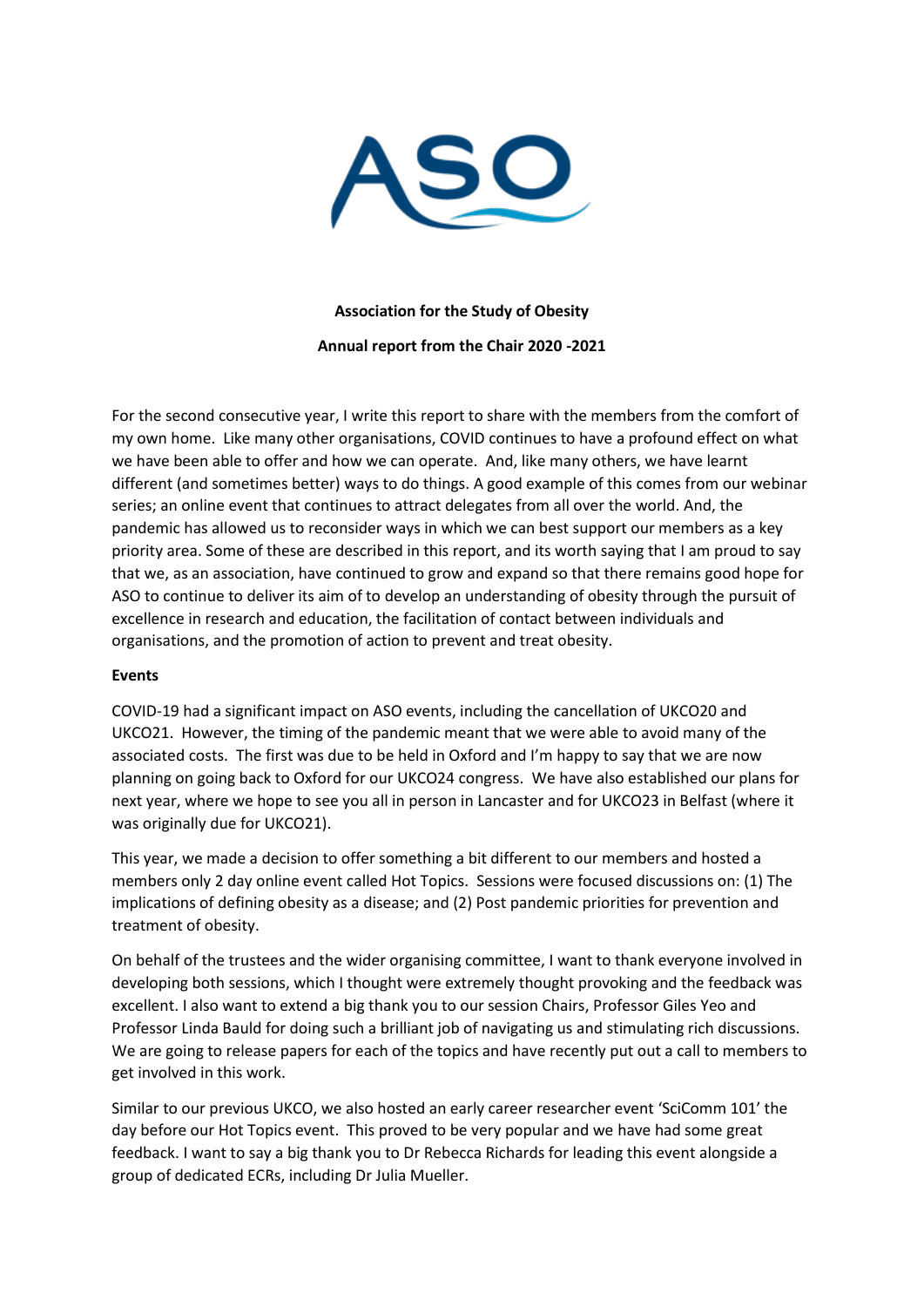Having secured funds from Novo Nordisk we have also continued to host our series of monthly webinars including a range of topics with a varied group of presenters. These have proven to be extremely popular, with registration figures up to as much as 700 with delegates (and speakers) from all over the world. We have used these webinars as an opportunity to extend our reach and to build partnerships and relationships, including those with our regional networks, and other organisations including EASO and the British Dietetic Association. Our anecdotal evidence suggests that the webinars have raised the profile of ASO.

## **ASO governance and working arrangements**

Since our last AGM, we have also transferred our secretariat from BioScientifica to a joint appointment with Red Hot Irons and Simon and Gail Williams. This is working extremely well; balancing the organisational, technical and governance tasks led by Red Hot Irons with the communication, partnership and scientific oversight tasks led by Simon and Gail. During this time, Red Hot Irons have supported us to develop a new membership system and a new website. Simon and Gail have worked hard to build relationships with sponsors and partners and have recently launched a new ASO educational portfolio to be supported by Trustee Dr Nicola Heslehurst. I want extend a thank you to both Red Hot Irons and Simon and Gail for helping making this a seamless transition.

Dr David Hughes has continued to work hard to ensure that our governing documents are fit for purpose and has focused his attention on a strategy to update all of the association policy documents with support from Red Hot Irons. I'm extremely grateful to David for delivering on such a huge (and perhaps unrewarding) task.

## **Grants**

We were pleased to receive 14 applications for this years award, which was focused on digital weight management. Applications were reviewed by our Trustees, plus additional external reviewers when conflicts of interest prohibited trustee review. I'm happy to report that we were able to award funds to two grants. Congratulations to Dr Georgios Dimitriadis and Dr Wendy Nicholls, both of whom will be invited to present their work at UKCO. More details of their planned work can be seen on ou[r website .](https://aso.org.uk/news/results-aso-small-grant-evaluating-remote-and-digital-weight-management-services-research) I would like to extend a special thank you to Professor James Stubbs and the rest of the Research and Advisory sub-committee for all of their efforts in setting up and awarding these grants. We welcome any feedback more generally about the grant process, including the value that members feel they provide and any suggestions for future topics.

# **Trustees**

It is always with sadness that we have to say goodbye to trustees, and we had to do this for two people this year. Dr Abd Tahrani was an extremely valued member of the board. He played a key role across many of our activities and was instrumental in moving forward the Clinical subcommittee and developing our partnership. Professor James Stubbs was also a valued member of the board and helped us to develop our small grants programme over the past two years. He played a key and important role as Chair of the Research and Advisory sub-committee. On behalf of the rest of the board and all of our partners and members, I want to say a very big thank you to both Abd and James and wish them all the very best for the future. We hope that they continue to be part of the ASO family for many more years. I'm grateful to Dr Rebecca Richards and Dr Alex Miras, who have both agreed to take on the leadership roles for the Research and Clinical subcommittees respectively.